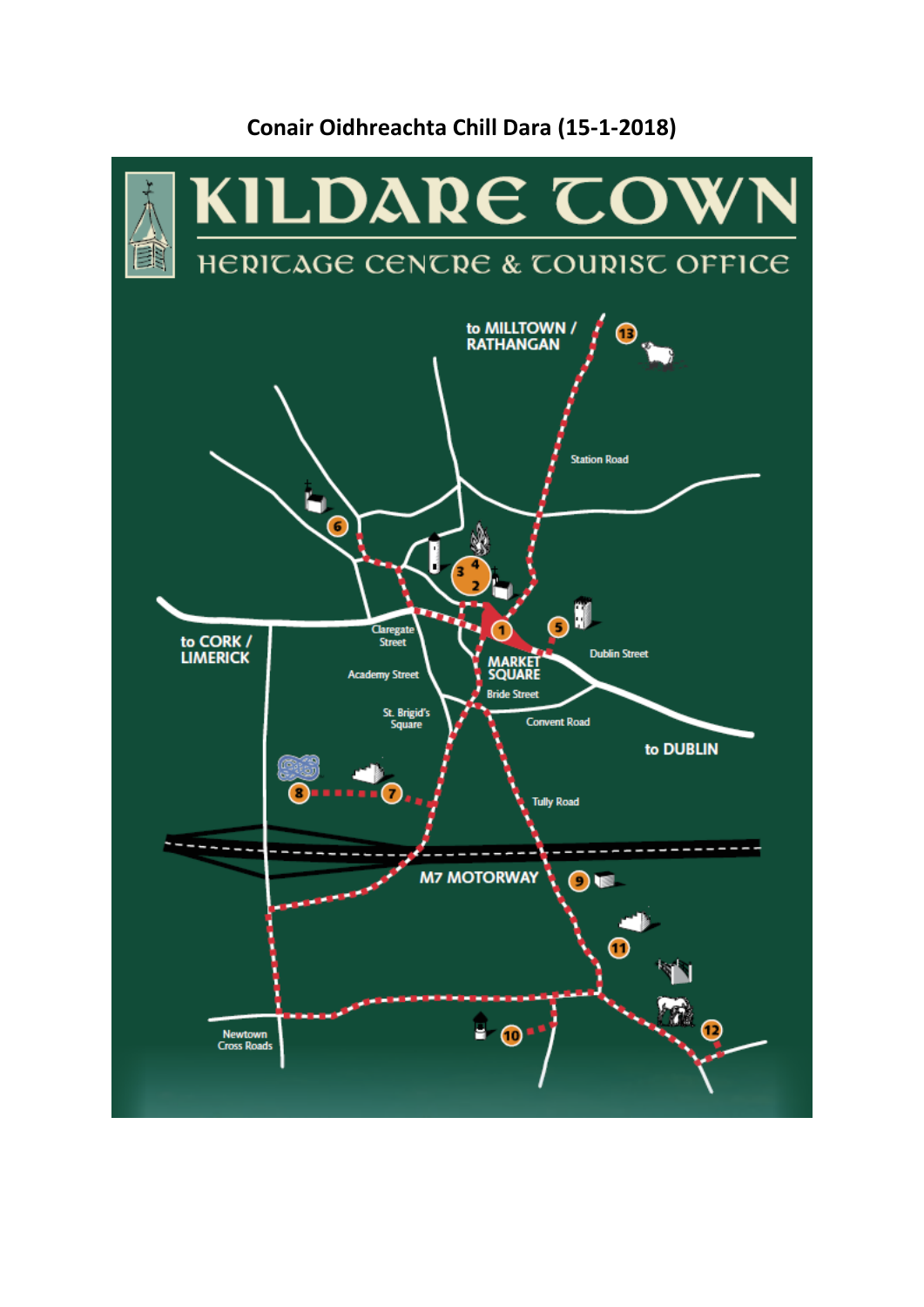# **1. Baile Chill Dara (Teach an Mhargaidh)**

*Ar oscailt: Luan - Sath 9:30r.n. -1:00 i.n. & 2:00- 5:00 i.n.*

An áit chuí chun tús a chur le do thuras timpeall ceann de na bailte is sine in Éirinn. Tá an t-ionad lonnaithe i dteach athchóirithe an mhargaidh, a tógadh san 18ú haois. Tá Lasair Bhríde le feiscint lasmuigh, a bhronn Uachtarán Máire Nic Ghiolla Íosa ar Mhuintir na hÉireann i 2006.

# *2.* **Ardeaglais Naomh Bríd**

Ar oscailt (Bealt.- D. Fómhair) : *Luan - Sath 9:30r.n. -1:00 i.n. & 2:00- 5:00 i.n. Domh. 2:00- 5:00 i.n.*

# *(Iontráil dheireanach 4:40 i.n. Do dhátaí/amanna difriúla, déan teagmháil leis an Ionad Oidhreachta)*

Faigh blaiseadh de bhreis is 700 bliain stairiúla agus ná déan dearmad ar ghuí a dhéanamh fad is a bhíonn tú ag siúl timpeall an tséipéil iontaigh seo. Tá sé suite ar an sean láthair do chlochar Naomh Bríd. Tógadh an Ardeaglais seo idir 1223 agus 1230. Bhí sí ag titim as a céile faoin mbliain 1500 agus ina fothrach cruthanta i 1649. Tosaíodh ar í a dheisiú i 1686 agus bhí an ardeaglais atógtha ina iomlán, idir 1875 agus 1896. Rinneadh tuilleadh oibre ar an bhfoirgneamh i 1996.

# **3. Cloigtheach**

Ar oscailt (Bealt.- D. Fómhair) : *Luan- Sath 9:30-1:00 & 2:00- 5:00 i.n. Domh. 2:00-5:00 i.n. (Iontráil dheireanach 4:40 i.n. Do dhátaí/amanna difriúla, déan teagmháil leis an Ionad Oidhreachta)*

Tapaigh an deis chun dul in airde ceann de na cloigthithe is airde in Éirinn. Thosnaigh obair ar an túr seo sa 12ú haois, agus úsáideadh gaineamhchloch agus eabhar chun é a thógaint. Is féidir gach aird sa chontae a fheiceáil ón mbarr ( 108 troigh/33 méadar ón dtalamh) , agus roinnt mhaith eile sa chúige.

# **4. Teampall Tine Naomh Bríd**

# *Ar oscailt: Luan- Domhnach 10:00 r.n.- 5:00 i.n.*

Is tú ag tabhairt cuairte ar an Ardeaglais, is fiú spaisteoireacht ó thuaidh, áit gur féidir leat bunchloch an tsean-theampall tine a fheiscint. Ar feadh na gcéadta bliain, ar an gCéad lá de mhí Feabhra- Lá 'le Bríde- lasadh tine dheasghnách ar an láthair seo. Sa bhliain 1993, athlasadh an tine seo, agus tá an lasair á choimeád ag na Brigidine Sisters in Ionad Solais Bhríde.

# **5.** *Caisleán Chill Dara*

*Ar chúl Óstán Silken Thomas, feictear an túr deireanach atá fós ina sheasamh den chaisleán seo, ón 12ú haois. Ceann de na caisleáin ba thábhachtaí ag na Normannaigh i gCúige Laighean a bhí anseo. Chuir an suíomh tábhachtach go mór le cumhacht na nGearaltach sa cheantar seo.*

# *6. An Mhainistir Bhán*

*Is fiú roinnt ama a chaitheamh ag fiosrú shean-eaglais na gCairmeileach, atá ar an láthair seo le seacht gcéad bliain anuas. Tógadh an Mhainistir Bhán sa bhliain 1290, le cabhair ó William de Vesci, Iarla Chill Dara.*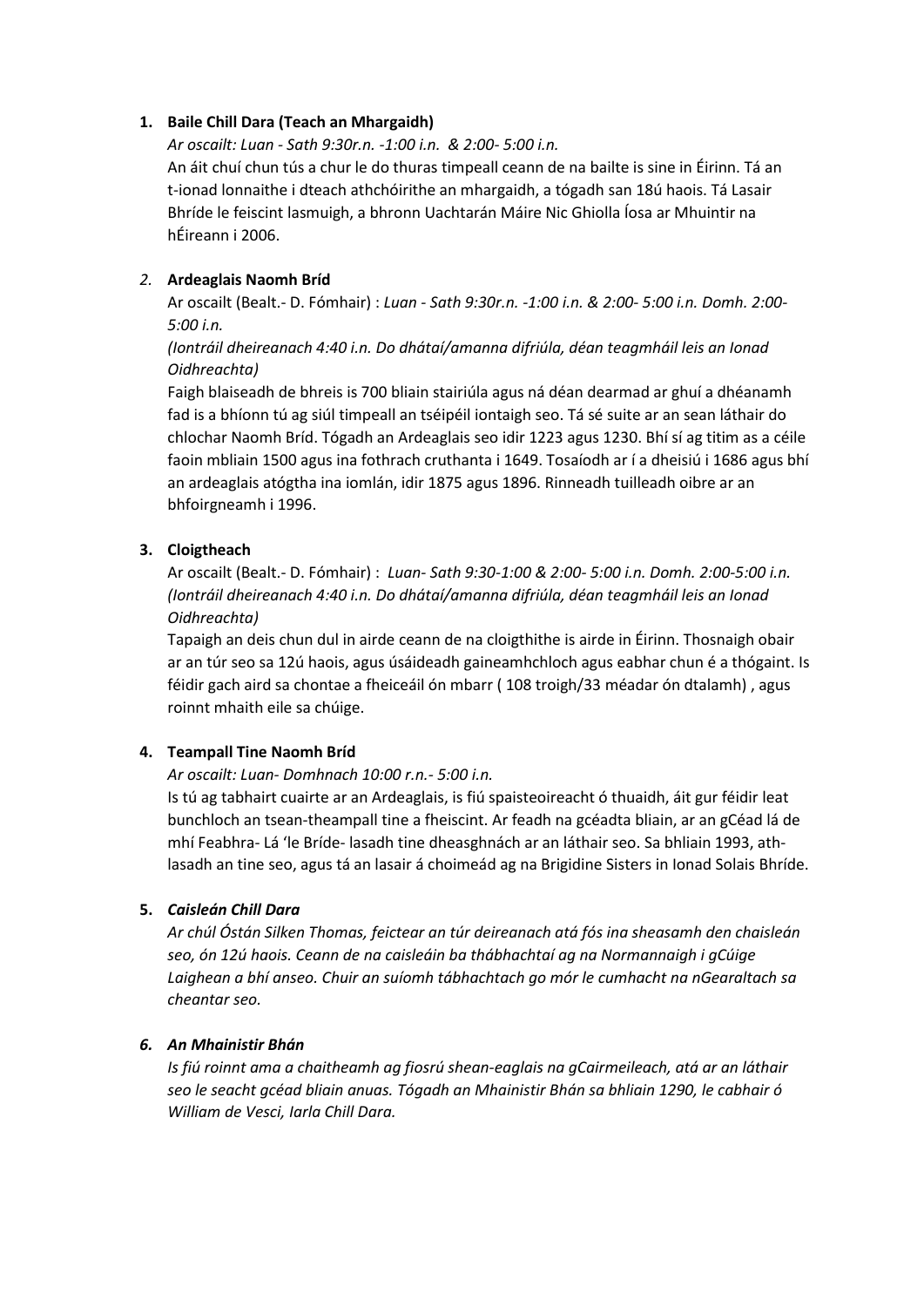# *7. An Mhainistir Liath*

*Tionscnamh eile de chuid William de Vesci ab ea An Mhainistir Liath, a tógadh thart ar 1254, d'Ord na bPrionsiasach. Is anseo a cuireadh roinnt mhaith de na hIarlaí , ach faraoir, is beag atá fágtha de na fothraigh anois.*

#### *8. Ionad Siopadóireachta Bhaile Chill Dara*

Ar oscailt: Luan - Céad., Aoine, Sath. 9.00-8.00 i.n.; Déar. 9.00- 9.00 i.n. Domh. 10.00-8.00 i.n. Faigh faoiseamh le sladmhargaí suas go 60% as ar feadh na bliana in Ionad Siopadóireachta Bhaile Chill Dara.

# **9. Solas Bhríde & Dísirt**

#### *Ar oscailt: Luan- Aoine 9:00- 5:00 i.n. (Sath./ Domh. le coinne)*

Faigh síocháin agus suaimhneas spioradálta san Ionad Spioradálta Críostaíochta seo, a chuireann fáilte roimh dhaoine ó ghach creideamh, chomh maith leo siúd gan creideamh ar bith acu. Is í sprioc an ionaid seo ná oidhreacht Naomh Bríd a fhiosrú, agus nasc a dhéanamh idir an seansaol agus an aois seo.

#### **10. Tobar Bhríde**

Tá an tobar seo lonnaithe gar don Mhainistir Dhubh agus an tarae a d'úsáid Naomh Bríd. Is láthair dhúthrachta agus chráifeachta é seo don naomh, go háirithe ar a lá féile, an chéad lá de mhí Feabhra.

#### **11. An Mhainistir Dhubh**

Tógadh an mhainistir seo am éigin roimh 1212, ag na Spidiléirí, i mbaile fearainn na Tulaí. Tá na fothraigh den Mhainistir Dhubh seo le feiscint ar thalamh na Graí Náisiúnta.

#### **12. An Ghraí Náisiúnta & Gairdíní**

#### *Ar oscailt (Feabh.-D. Fomh.): Luan-Sath. 9.00-6.00i.n.*

An Coirnéal Hall Walker a bhunaigh an ghraí seo san Tulach i 1900 agus ansin i 1945, cheannaigh Rialtas na hÉireann í. B'é Tasa Eida a thóg Na Gairdíní Seapánacha idir 1906- 1910, mar shiombail ar shaol an duine. Tá ceithre acra de choillte agus siúlóid chois locha mar chuid de Ghairdín Naomh Fachtna. I dteannta sin, tá cillín manaigh le taispeántas gloine ó Waterford Crystal le feiscint. Tá taispeántas eile ar shaol uaisle na rásaíochta le hiniúchadh i Músaem na gCapall.

#### **13. Machaire an Churraigh**

Más ag siúl, ag rith nó ag rothaíocht atá tú, tá taitneamh le baint as an gCurrach. Is í ceann de na ceantair fhéarthalmhaíochta leathnádúrtha is mó san Eoraip í, le 5000 acra d'éagsúlacht speiceas féir. Treisíonn an féar seo cnámha na gcapall agus tá fáil sa cheantar seo ar chuid de na capaill rásaíochta is fearr ar domhan. Tá clú is cáil idirnáisiúnta ar Ráschúrsa an Churraigh agus tá lárionad Fórsaí Cosanta na hÉireann, chomh maith le músaem míleata sa cheantar máguaird freisin.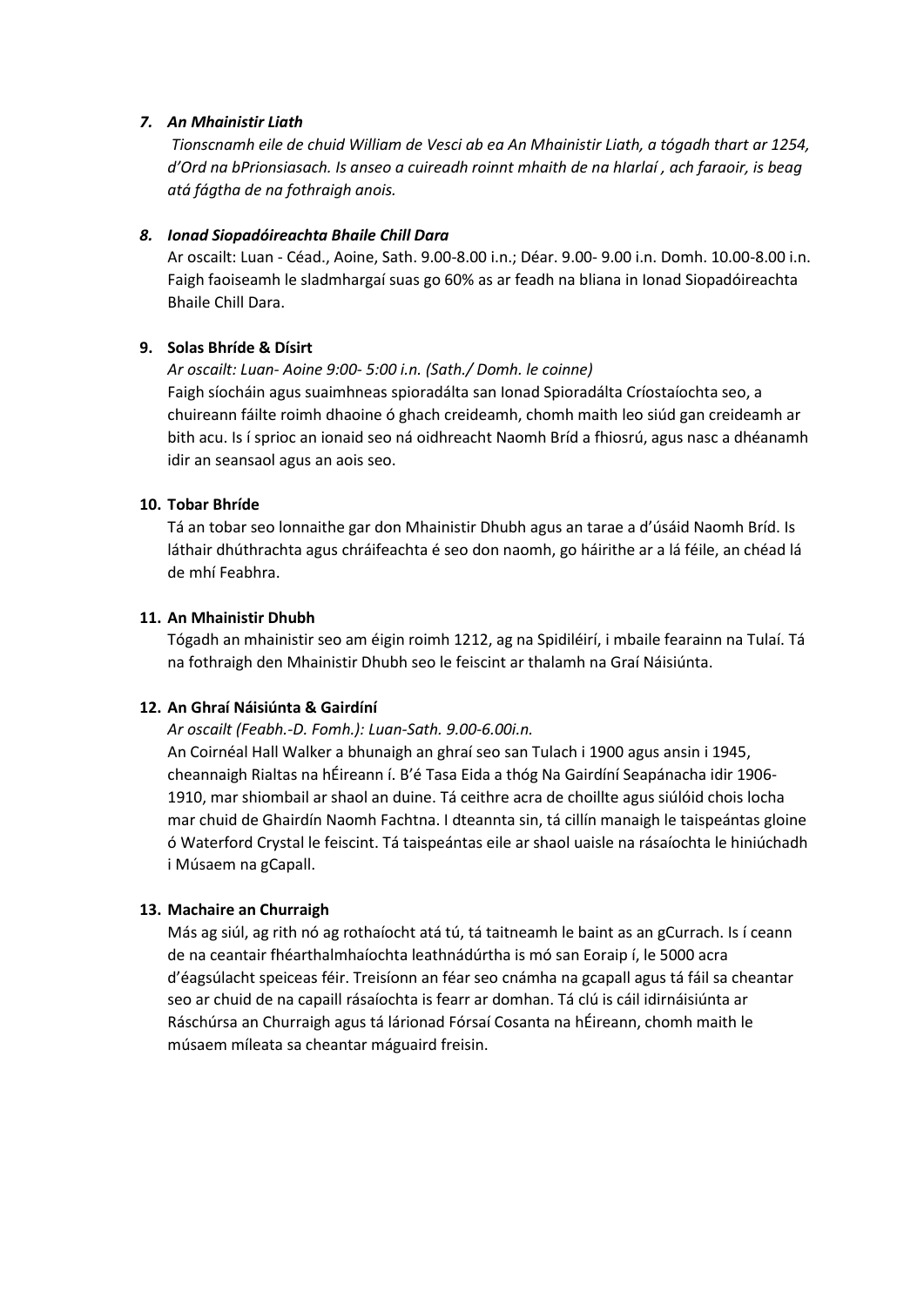#### **Naomh Bríd**

Tháinig sí lena cuid siúracha sa bhliain 480 A.D. Bheartaigh sí socrú síos ag Druim Criaig, ag féachaint anuas ar mhachaire an Churraigh. Is anseo, faoi scáth crainn darach ollmhór, a thóg sí a mainistir agus a thug ainm an chontae agus an bhaile dúinn- Cill Dara. D'iarr sí ar Rí Laighean roinnt talún a thabhairt di, go dtógfadh sí áit chónaithe. Mar chúiteamh ar mháchail a leigheas dó, d'aontaigh sé an méid talún a chlúdódh a brat a thabhairt di- de réir na seandálaíochta, scaipeadh an brat ar mhachaire an Churraigh ina iomlán!

# **Cathair Mhanacúil**

D'ionsaigh na Lochlannaigh na cathracha manachúla de bharr na maoine a bhí le fáil iontu. Rinneadh cúig ionsaí dhéag ar Bhaile Chill Dara, ag tosnú sa bhliain 835, agus thug na Lochlannaigh leo na cumhdaigh a bhain le Naomh Bríd agus Naomh Connladh.

# **Cill Dara sa Mheánaois**

Tá an patrún sráide a bhí le feiscint timpeall na hArdeaglaise agus an Chaisleáin sa Mheánaois aitheanta anois, ach mar go raibh baile Chill Dara lasmuigh den Pháil, níor fhás an baile faoi mar a rinne bailte eile a bhí níos sábháilte , mar shampla Nás na Ríogh. Tar éis teipeadh ar oilithreacht agus lucht leanúna Naomh Bríd de bharr an Reifirméisin, agus na gcogaí marfacha sa 17ú haois, chuaigh stádas an tsuímh i léig.

# **Cogadh agus Éirí Amach**

D'fhulaing Cill Dara arís is arís eile de bharr troda idir na taoisigh máguaird, a bhí sa tóir ar theidil agus ar thalamh na mainistreach- ba luachmhar an suíomh oilithreachta í dóibh siúd a bhí i gceannas uirthi.

# **Baile Rathúil**

Tháinig meath ar an mbaile go dtí lár an 18ú haois, toisc nach raibh abhainn sa cheantar agus toisc nach raibh an baile lonnaithe ar phríomh-bhealach. Sa bhliain 1731 áfach, rinneadh bóthar dola den bhóthar idir Nás na Ríogh agus Port Laoise, agus dá bhrí sin bhí Cill Dara ar ais ar an bpríomh-bhóthar go Baile Átha Cliath. Gan amhras, chabhraigh sé seo ó thaobh cúrsaí eacnamaíochta de, toisc an líon daoine ag dul thar bráid.

# **Baile Garastúin**

Osclaíodh an chéad dún míleata sa bhliain 1901. I 1922, d'fhág fórsaí Shasana agus trí bhliain ina dhiaidh sin, tháinig an Cór Airtléire nua-bhunaithe go Cill Dara. Sa bhliain 1998, d'fhágadar sin an baile, agus dúnadh an bheairic.

*GUIDIGO: Chun teacht ar thráchtaireacht do Chonair Oidhreachta Chill Dara, féach [www.guidigo.com](http://www.guidigo.com/)*